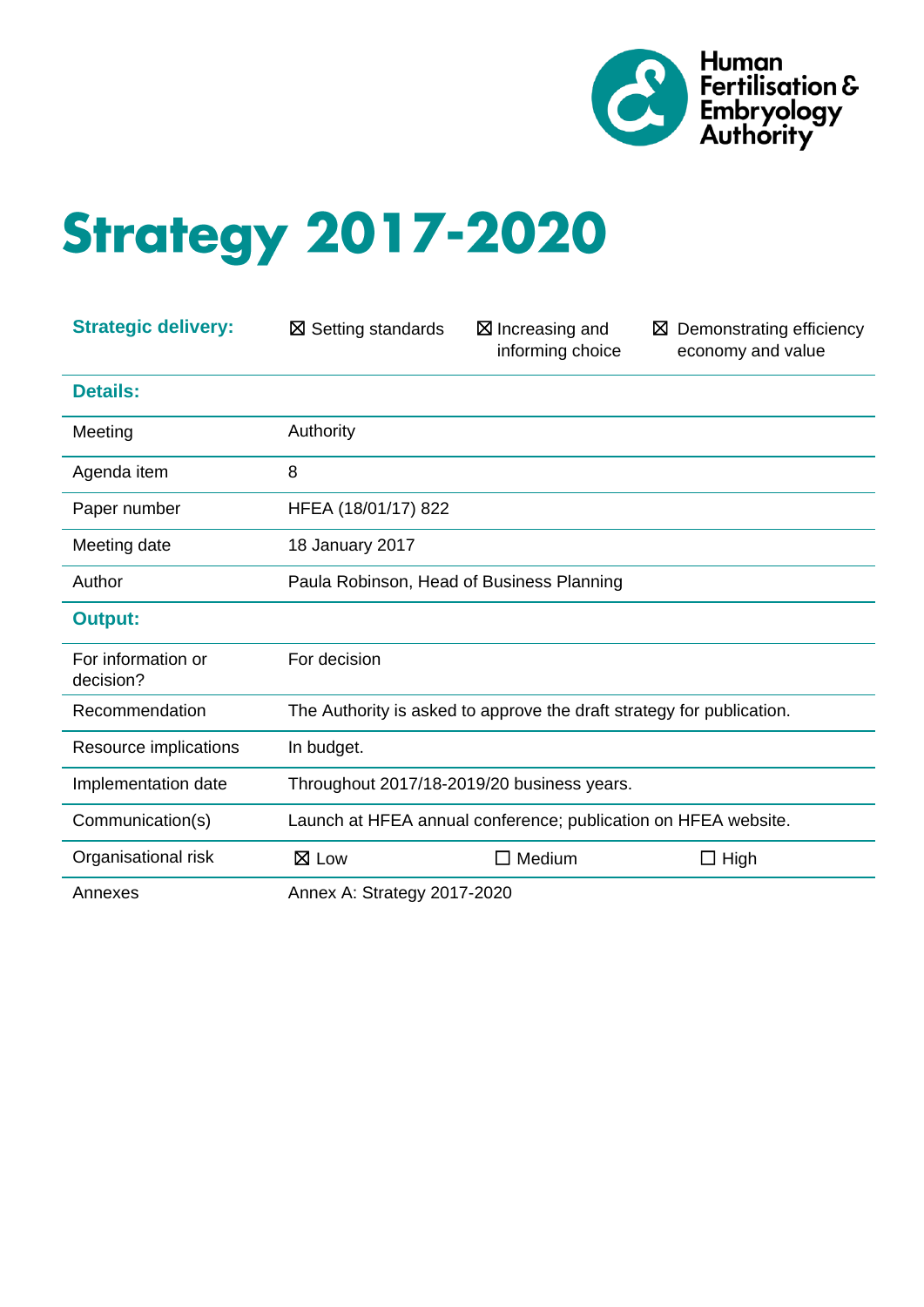#### **Summary** 1.

- **1.1.** Improved quality lies at the heart of the strategy, and we believe this will come from safe, effective, evidence-based care, high quality science and research, treatment information that is well explained, consistency in care and outcomes, excellent support during and after treatment, and making full use of the recent improvements to our information and our engagement channels.
- **1.2.** The Authority has redefined its quality model to reflect the needs of patients, donors and donor-conceived people throughout, and after, their treatment journey. Our strategic objectives have been written with the aim of meeting these needs.
- **1.3.** Throughout, we will retain the same strong vision, of high quality care for everyone affected by assisted reproduction.

#### **Development of the strategy**  $2.$

- 2.1. The Authority developed its strategy through a series of workshops over the past year, and has publicly discussed several agenda items about the strategy.
- **2.2.** We are grateful for a range of useful input, during the drafting phase, by stakeholders including the Professional Stakeholders Group, the Licensed Centres Panel, the Association of Fertility Patient Organisations, and some patients who kindly participated in a survey. A summary of the responses is included below.
- **2.3.** We are now confident in our strategic direction, and ready to agree the final document so that we can launch this at our annual conference, and subsequently publish it on our website.
- **2.4.** The executive's corporate management group (CMG) has also considered the implementation of the strategy across the next three business plans. Teams are now in the process of discussing delivery for the coming business year and beyond, so as to ensure that the strategy is delivered as planned. This work will enable us to build on the successes of the last three years, in particular the culmination of the Information for Quality programme work to create a new clinic portal and website, a restructured Register of treatments and outcomes, and a new data submission system.

#### Stakeholder feedback  $\mathbf{3}$ .

3.1. All of our stakeholder feedback has been supportive. We took an earlier draft of the strategy to our three main stakeholder groups – the Professional Stakeholders Group, the Association of Fertility Patient Organisations and the Licensed Centres Panel. We also sent a short survey to 30 patients who had recently volunteered to participate, 28 of whom responded.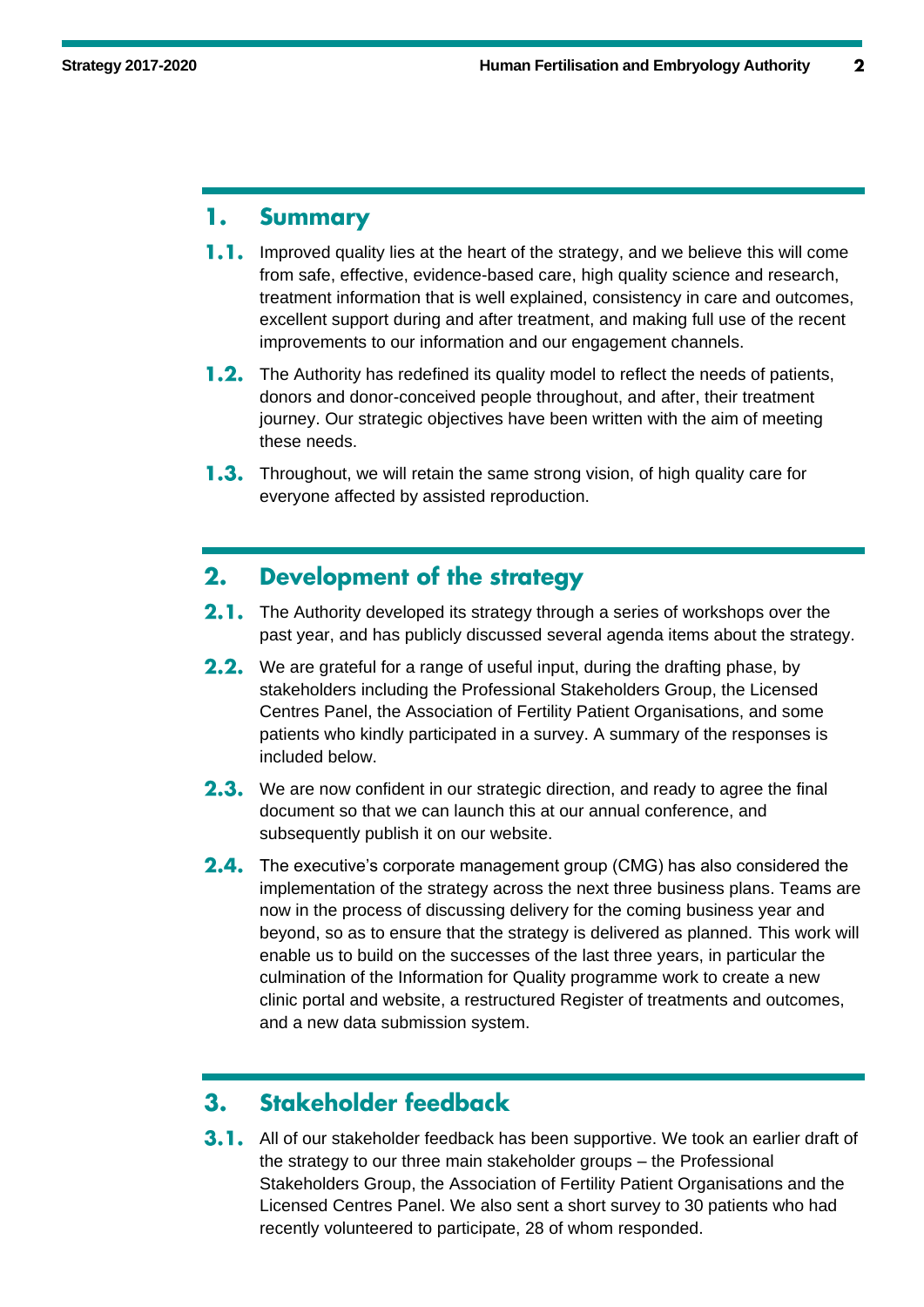**3.2.** In summary, there has been no disagreement with our vision or our objectives. Most comments were about how we might tackle particular aspects of the strategy, or editorial suggestions, or insights into the current status of issues.

#### **Professional Stakeholder Group (PSG)**

**3.3.** The discussion at PSG focused mainly on:

- Success rates agreement that there could be scope to improve outcomes.
- Support agreement that we should clarify what 'good support' means; and an observation that this should include donation-related support such as donor traceability.
- Access to donation questioned our focus being on sperm donation rather than egg donation (but noted that the reason for this is that we believe there is more scope for us to have a positive impact on sperm donation).
- Various useful editorial points were also made, which have been picked up in the attached final draft.

#### **Association of Fertility Patient Organisations (AFPO)**

- **3.4.** The main discussion points at AFPO were:
	- Wrap-around support recent survey information was cited, in which less than half of respondents said they were offered counselling. Provision was described as erratic and variable, often with poor timescales, and counselling availability prior to surgery was said to be 'limited'.
	- The importance of support for patients at the very earliest stage of the journey, before they have reached a fertility clinic or started treatment, was particularly emphasised. This is the stage at which we want to provide good information and sign-posting, and ensure people can and do find this information at the right time.

#### **Licensed Centres Panel (LCP)**

- **3.5.** The main discussion points at LCP were:
	- Consistency and quality acknowledgement that some clinics had repeat non-compliances, avoidable incidents and the like. The consistency and quality point applies to us, too, when inspecting.
	- NHS resources we were asked to be sensitive to NHS staffing and resource restrictions when asking for improvements or setting expectations.
	- Incidents and alerts suggested more frequent trend analysis of incidents, and that the new clinic portal could be very useful as a channel for this.
	- Donation the panel liked the way donation was incorporated throughout the strategy rather than presented as a separate issue. Strong support for giving people more advice about overseas treatment and increasing the availability of donor sperm.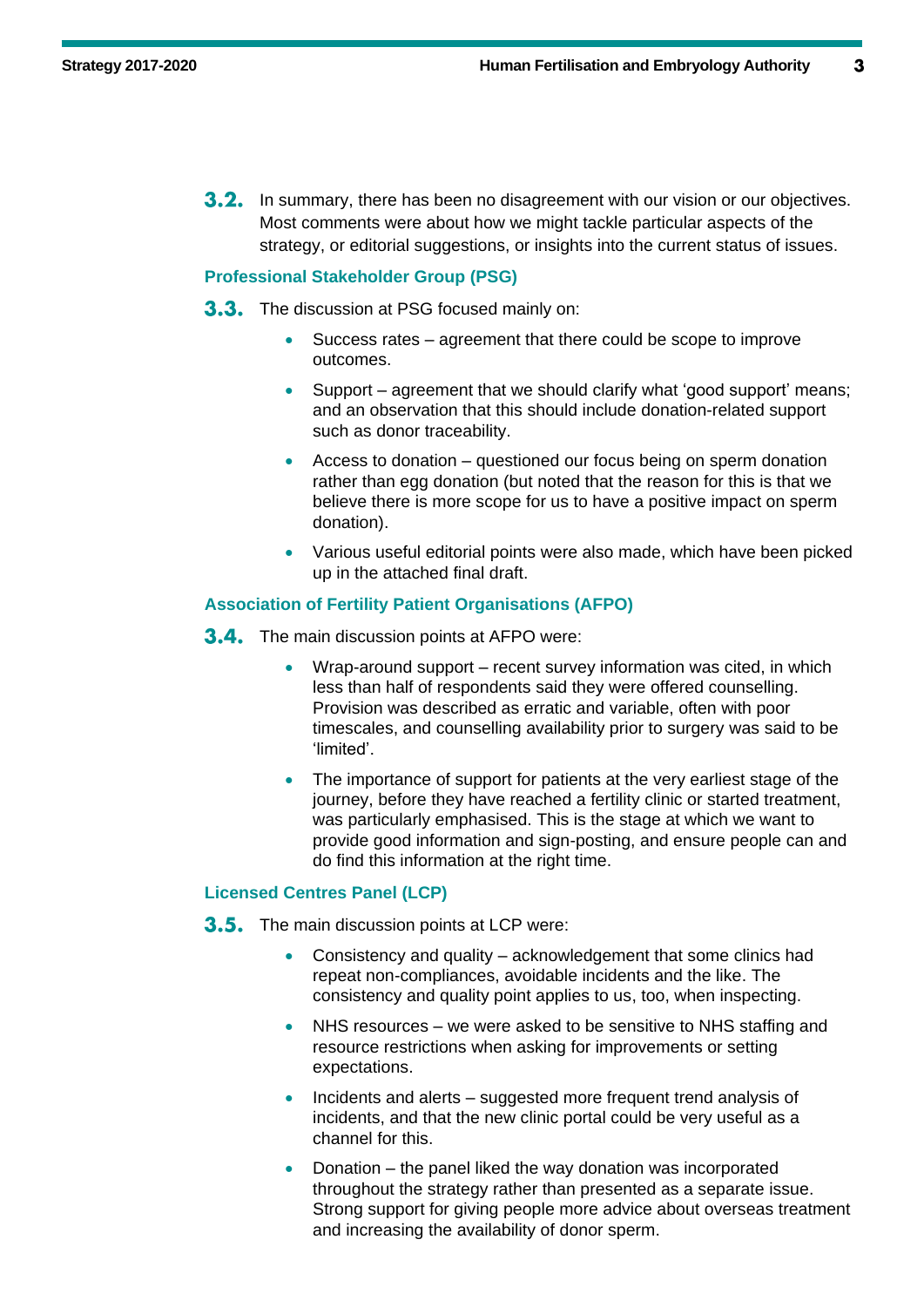• Data submission and intelligence – strong support, but with a reminder that any technical problems with data submission can take time to resolve and may require our assistance in some instances.

#### **Patient survey**

- **3.6.** We asked patients to let us know their highest priorities and to tell us what improvements they would like to see in these areas.
- **3.7.** The highest three priorities among the 28 respondents were:
	- Improvements in success rates
	- Getting access to treatment and donation
	- Receiving good support.
- **3.8.** There were some themes in the suggested improvements comments, for example:
	- The largest number of comments on any one issue were about success rates, including the statistics we publish, including suggestions that a breakdown of success rates by diagnosis could be useful
	- Waiting times were mentioned several times, in the context of both treatment and access to donation
	- The cost of treatment was the lowest overall priority, but comments about treatment cost were made under a range of other headings (access to NHS cycles, support, add-ons)
	- The phrase 'postcode lottery' appeared several times, in the context of geographical access and funding
	- In relation to support, a number of the comments were about issues affecting donor-conceived people, such as contactability of donors and siblings, linkage with overseas donors, encouraging open/known donation, and consistency in the provision of non-identifying information
	- There is a clear appetite for better information for the lay reader about science, research, and different treatments, including clarity about addons and their effectiveness.
- **3.9.** All of the feedback on the strategy supports our vision and our plans for the next three years, and some of the comments will be useful when planning our detailed approach to different elements of the strategy.

#### 4. **Next steps**

- 4.1. The strategy, once approved by the Authority, will next have its design finalised, ready for publication on our website in April, with a launch prior to that at the annual conference in March.
- 4.2. Alongside the development of our new organisational structure, we will be preparing a people strategy to ensure we have the skills and capacity in place to deliver all our strategic aims for the next three years.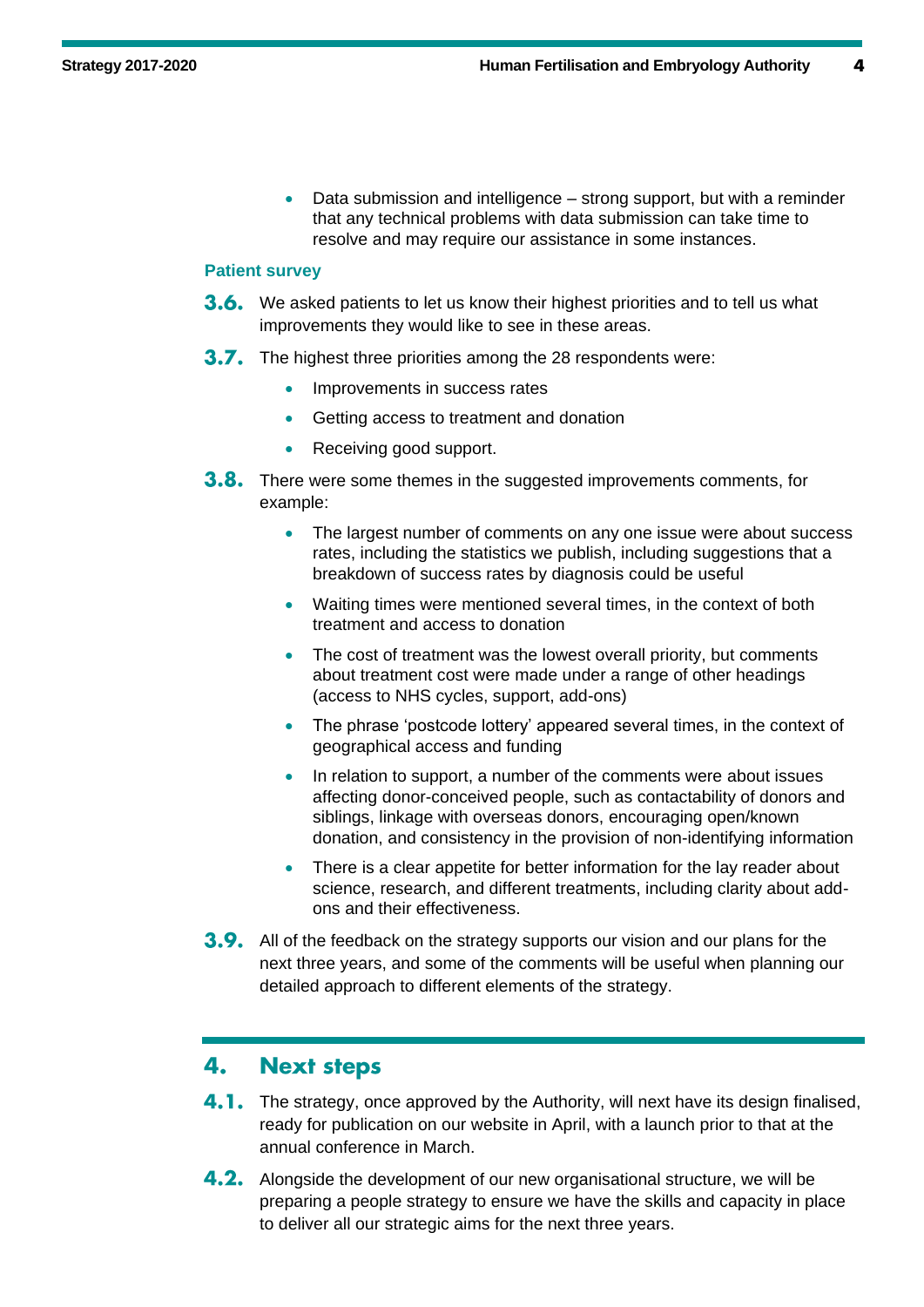5

- **4.3.** A communications strategy is also being prepared, with a view to promoting and influencing particular issues, namely:
	- evidence based treatment (the right treatment at the right time for the right patient, at the right cost)
	- giving research a helping hand (helping to develop new treatments and improve existing ones)
	- one at a time (treatment focused on the best outcome the birth of a healthy singleton baby)
	- excellent support (a great experience of treatment, with good support throughout).

#### **Recommendation** 5.

 $5.1.$ The Authority is asked to approve the HFEA's new strategy for 2017-2020.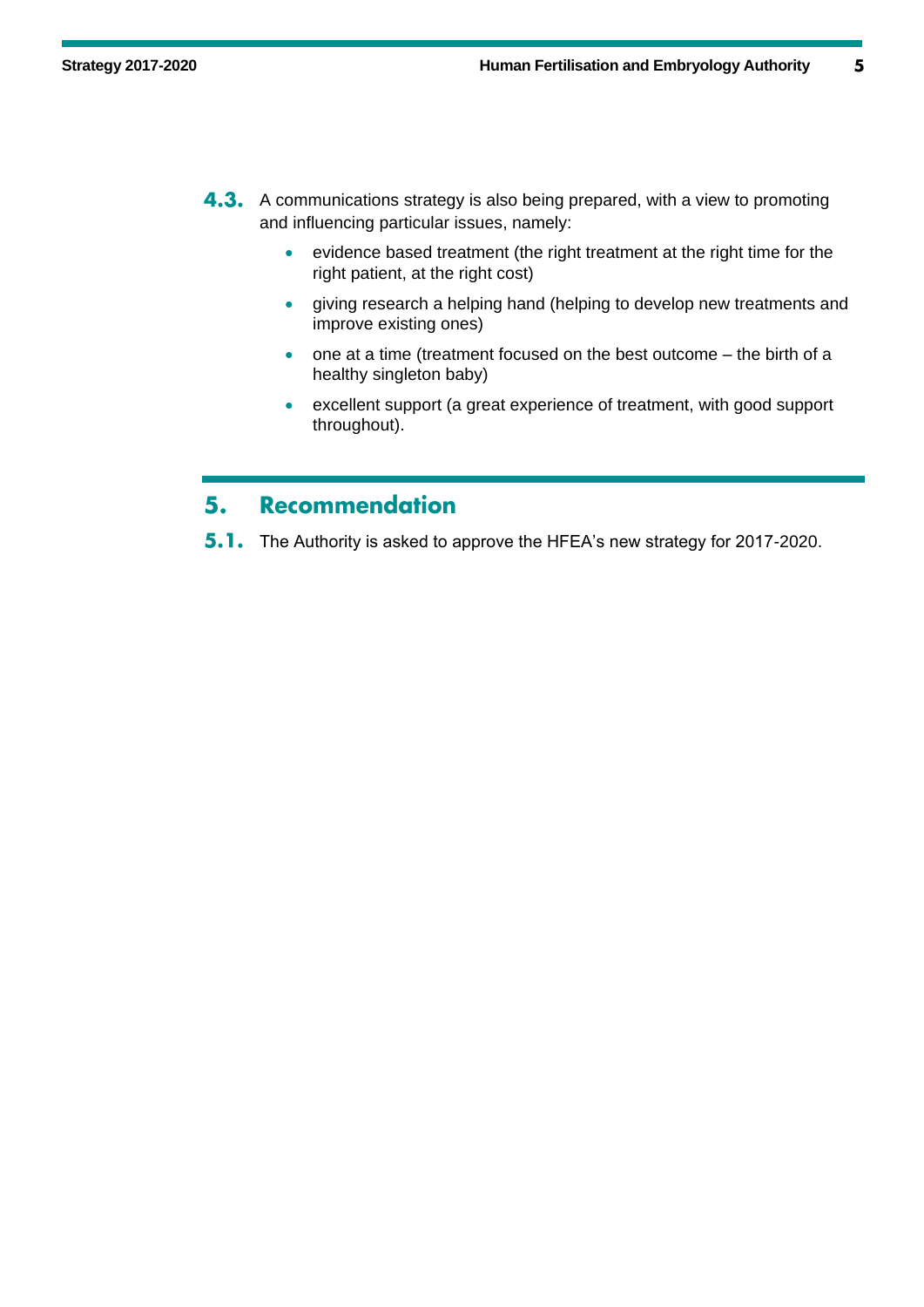

## **Our strategy 2017-2020**

#### **Our vision is high quality care for everyone affected by fertility treatment**

Patients, donors and donor-conceived people are at the heart of our strategy, and our work. We want them all to receive high quality care and support, at every stage in their journey through fertility services.

#### **What do people need?**



To meet these needs, we will focus our efforts on the following areas:

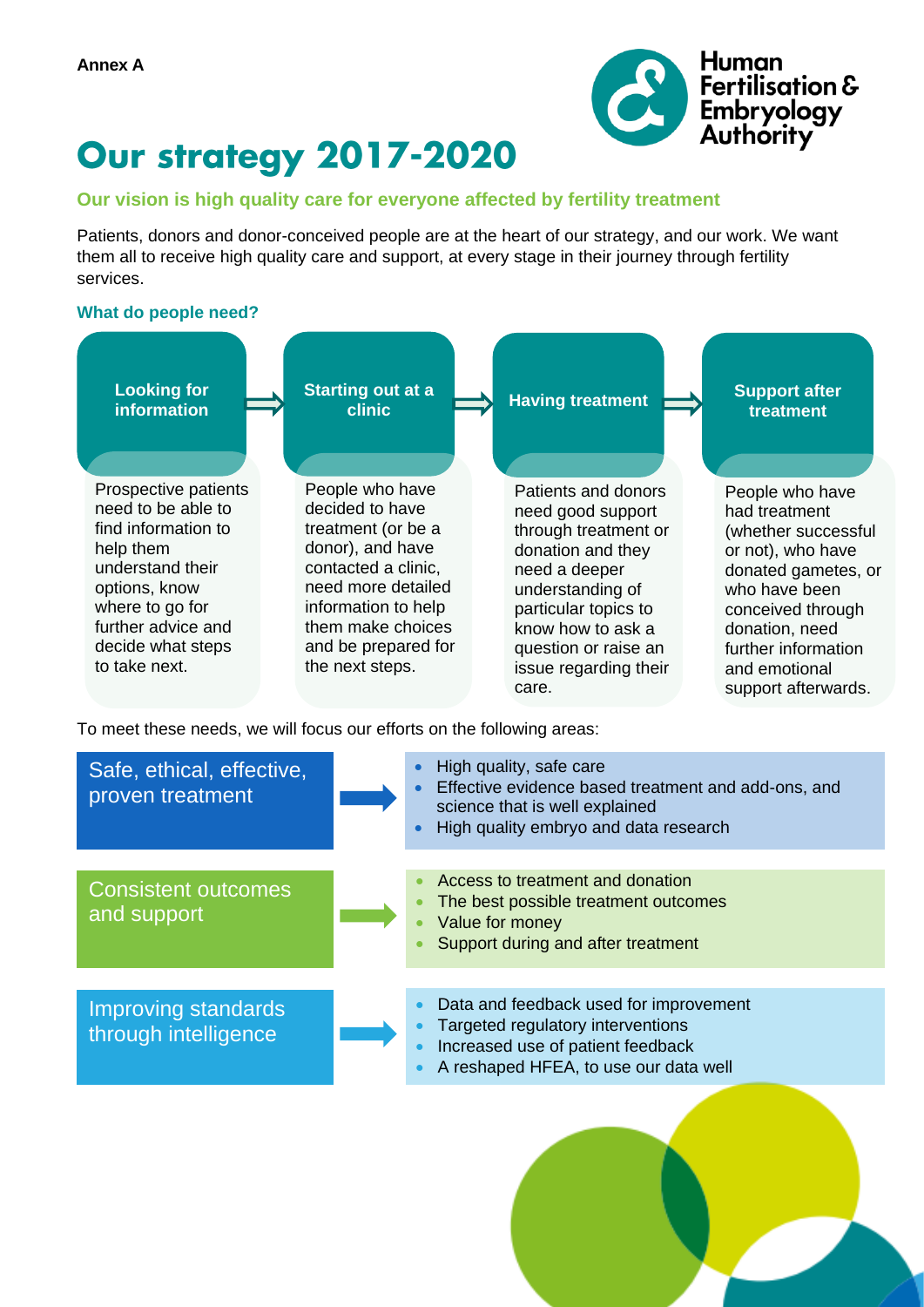### How we will achieve our vision

Our strategic objectives describe how we will work towards our vision, focusing on people's needs throughout their fertility journey.

### **Safe, ethical, effective, proven treatment**

#### **Objective 1:**

**Ensure that consistent high quality, safe, treatment is provided by all clinics**

Aim: patients know all clinics provide a high quality, consistent, safe service.

|                  | We want:                                                                   | We will:                                                     |
|------------------|----------------------------------------------------------------------------|--------------------------------------------------------------|
| <b>Standards</b> | patients to know clinics are safe                                          | · define 'good performance'                                  |
|                  | · fewer non-compliances and incidents in<br>clinics, maintained over time. | help clinics to be more compliant                            |
|                  |                                                                            | · encourage clinics to show greater<br>consistency over time |
|                  |                                                                            | · incentivise effective, safe, ethical<br>services.          |

#### **Objective 2:**

**Research**

**Publish clear information for patients about the efficacy and safety of treatments and treatment add-ons, while supporting innovation**

|                 | Aim: increase patients' insight into science and evidence-base of treatments,<br>including add-ons. |                                                                                    |  |
|-----------------|-----------------------------------------------------------------------------------------------------|------------------------------------------------------------------------------------|--|
|                 | We want:                                                                                            | We will:                                                                           |  |
| <b>Evidence</b> | people to turn first to us for clear,<br>unbiased and authoritative information                     | publish information about new<br>developments                                      |  |
|                 | patients to know whether there is<br>evidence of efficacy and safety for a<br>treatment or add-on   | · refine our published data<br>say which add-ons are proven, effective<br>and safe |  |
|                 | patients to be able to make informed<br>choices about the most effective<br>treatment for them.     | respond to science stories and correct<br>misperceptions.                          |  |

### **Objective 3: Support and promote high quality embryo and data research**

| Aim: improve the quality of research and the rate and accuracy of patient<br>consents. |                                          |
|----------------------------------------------------------------------------------------|------------------------------------------|
| We want:                                                                               | We will:                                 |
| patients to understand the benefits of                                                 | · incentivise high quality research      |
| research for future patients                                                           | (embryo research and data research)      |
| · consents to be recorded and reported                                                 | · promote and explain research projects  |
| accurately by clinics                                                                  | and their outcomes                       |
| patients to easily be able to donate                                                   | . encourage more patients to participate |
| embryos for research and research                                                      | in data research and donate embryos      |
| centres to have access to donated                                                      | • focus on consent reporting accuracy in |
| embryos                                                                                | clinics.                                 |
| · more patients to take part in research.                                              |                                          |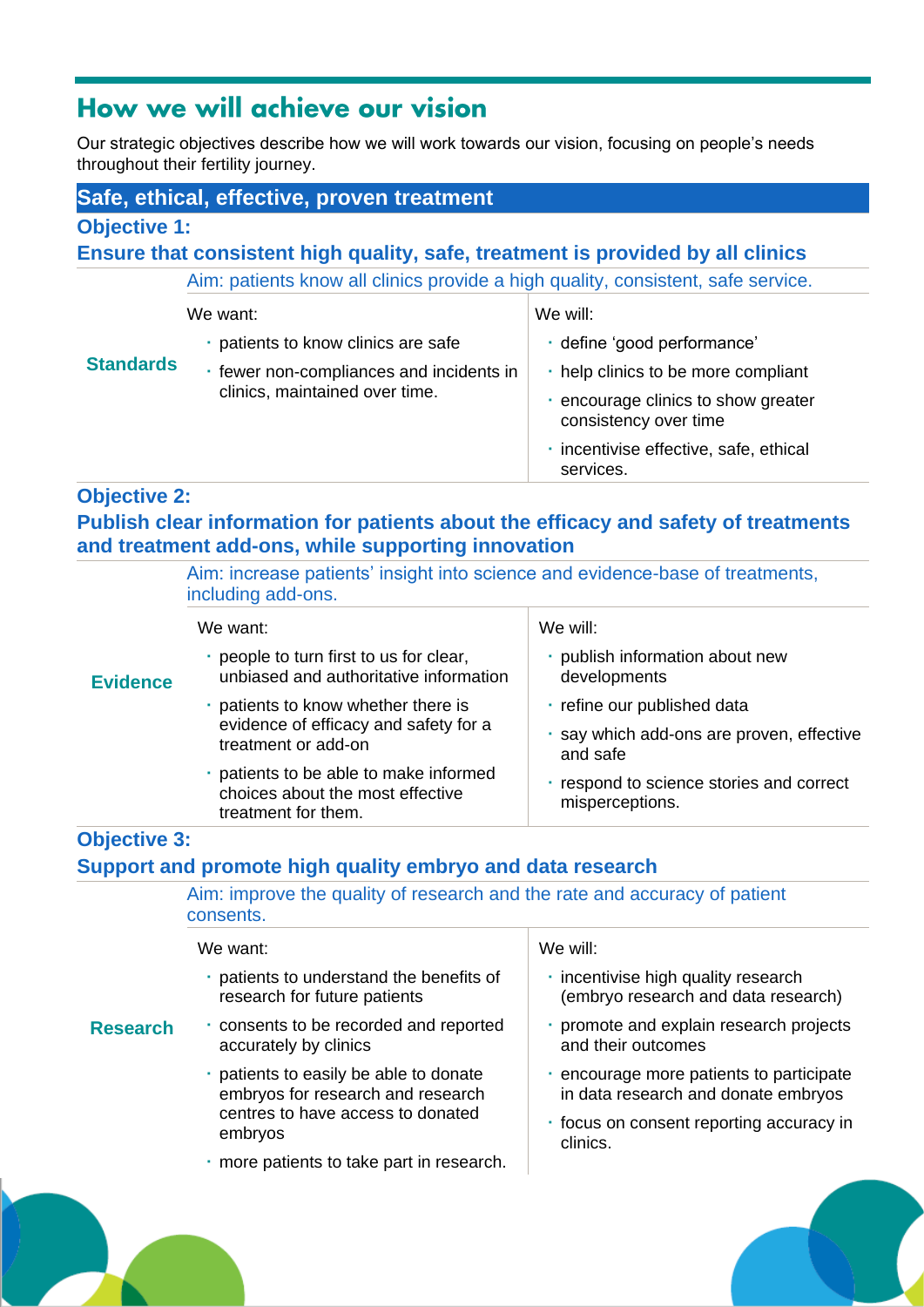### **Consistent outcomes and support for patients and donors**

#### **Objective 4:**

### **Use our data to improve access to donation and treatment**

|               | Aim: provide advice about access to treatment and improve access to donated<br>gametes. |                                                                                                     |
|---------------|-----------------------------------------------------------------------------------------|-----------------------------------------------------------------------------------------------------|
|               | We want:                                                                                | We will:                                                                                            |
| <b>Access</b> | people understand the process and feel<br>prepared for donation and treatment           | explain how to access services in UK<br>rather than abroad                                          |
|               | people can readily find information on<br>our website to inform their next steps        | • work with others to improve donor<br>sperm availability                                           |
|               | · increase in UK-based sperm donation.                                                  | encourage better donation support,<br>including for those considering using<br>unlicensed services. |

### **Objective 5:**

### **Increase consistency in treatment standards, outcomes, value for money and support for donors and patients**

| Aim: increase birth rates, while avoiding adverse outcomes. |                                                                                                      |                                                                               |  |
|-------------------------------------------------------------|------------------------------------------------------------------------------------------------------|-------------------------------------------------------------------------------|--|
| <b>Outcomes</b>                                             | We want:                                                                                             | We will:                                                                      |  |
|                                                             | the chances of a live birth to be<br>maximised                                                       | · involve our stakeholders<br>· define 'success rates'                        |  |
|                                                             | · patients to understand the risks of<br>multiple births                                             | · establish success factors                                                   |  |
|                                                             | a shared understanding of success<br>rates                                                           | · analyse outcome data<br>· identify improvements                             |  |
|                                                             | · evidenced success factors.                                                                         | · publish information.                                                        |  |
|                                                             | Aim: patients and NHS commissioners receive good value fertility services.                           |                                                                               |  |
| <b>Value</b>                                                | We want:                                                                                             | We will:                                                                      |  |
|                                                             | • patients to pay what they expect to pay                                                            | ask patients whether they paid what                                           |  |
|                                                             | · patients to question costs more often                                                              | they expected to                                                              |  |
|                                                             | . less variation in the price of treatment                                                           | · share benchmark data with<br>commissioners.                                 |  |
|                                                             | the NHS to pay a fair price for fertility<br>services.                                               |                                                                               |  |
|                                                             | Aim: improve the emotional experience of care by clinics, during and after<br>treatment or donation. |                                                                               |  |
| <b>Support</b>                                              | We want:                                                                                             | We will:                                                                      |  |
|                                                             | · people to have a positive experience of<br>care and aftercare                                      | · define 'good support'<br>. seek feedback on the quality of support          |  |
|                                                             | patients (and others) to know they can<br>×,<br>expect support from the clinic beyond<br>treatment.  | · focus on support at inspections<br>· make excellent support a core message. |  |